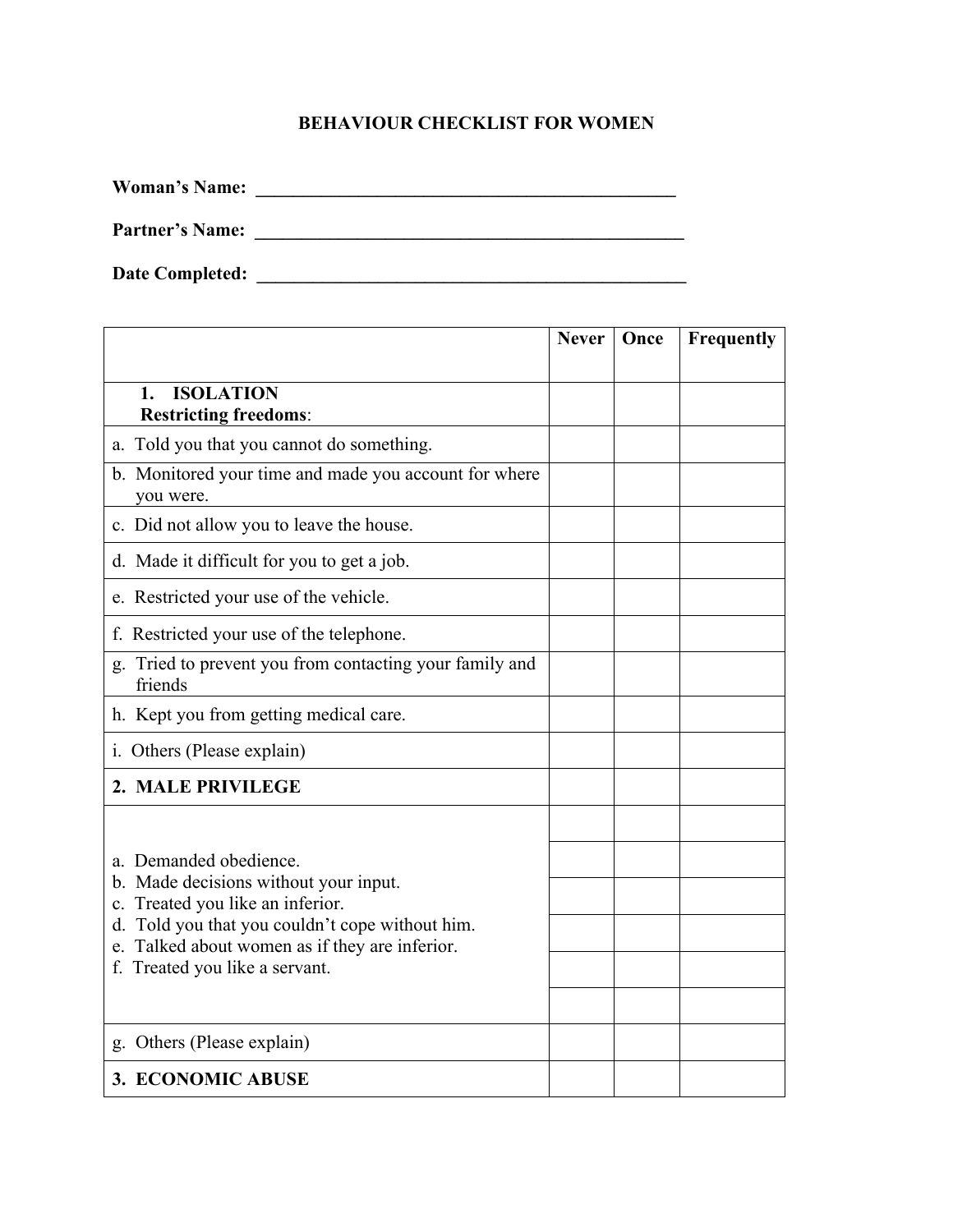| a. Made you account for all the money you spent.<br>b. Kept you short of money.<br>c. Made you ask for basic necessities. |      |              |                              |
|---------------------------------------------------------------------------------------------------------------------------|------|--------------|------------------------------|
| 3. ECONOMIC ABUSE (CONTINUED)                                                                                             | Once | <b>Twice</b> | <b>Three</b><br><b>Times</b> |
| d. Support payments for you and/or your children<br>withheld<br>or late.                                                  |      |              |                              |
| e. Sold your possessions or co-owned property without<br>your<br>knowledge.                                               |      |              |                              |
| f. Built up debts, which you are jointly liable for.                                                                      |      |              |                              |
| g. Cleaned out your joint bank account.                                                                                   |      |              |                              |
| h. Restricted you to an allowance.                                                                                        |      |              |                              |
| i. Others (Please explain)                                                                                                |      |              |                              |
| 4. INTIMIDATION                                                                                                           |      |              |                              |
| a. Changed his mood suddenly.                                                                                             |      |              |                              |
| b. Gave you the silent treatment.                                                                                         |      |              |                              |
| c. Showed you that he/she was getting angry.                                                                              |      |              |                              |
| d. Shouted or yelled.                                                                                                     |      |              |                              |
| e. Pounded a fist on the table.                                                                                           |      |              |                              |
| f. Hit the wall.                                                                                                          |      |              |                              |
| Threw or kicked something.                                                                                                |      |              |                              |
| h. Stomped out of the room/house.                                                                                         |      |              |                              |
| i. Killed or neglected the animals.                                                                                       |      |              |                              |
| Frightened you into submission. (i.e. to get own way)                                                                     |      |              |                              |
| k. Others (Please explain)                                                                                                |      |              |                              |
| 5. EMOTIONAL ABUSE                                                                                                        |      |              |                              |
| a. Said things designed to spite or insult you in front of<br>others.                                                     |      |              |                              |
| b. Put down your physical appearance.                                                                                     |      |              |                              |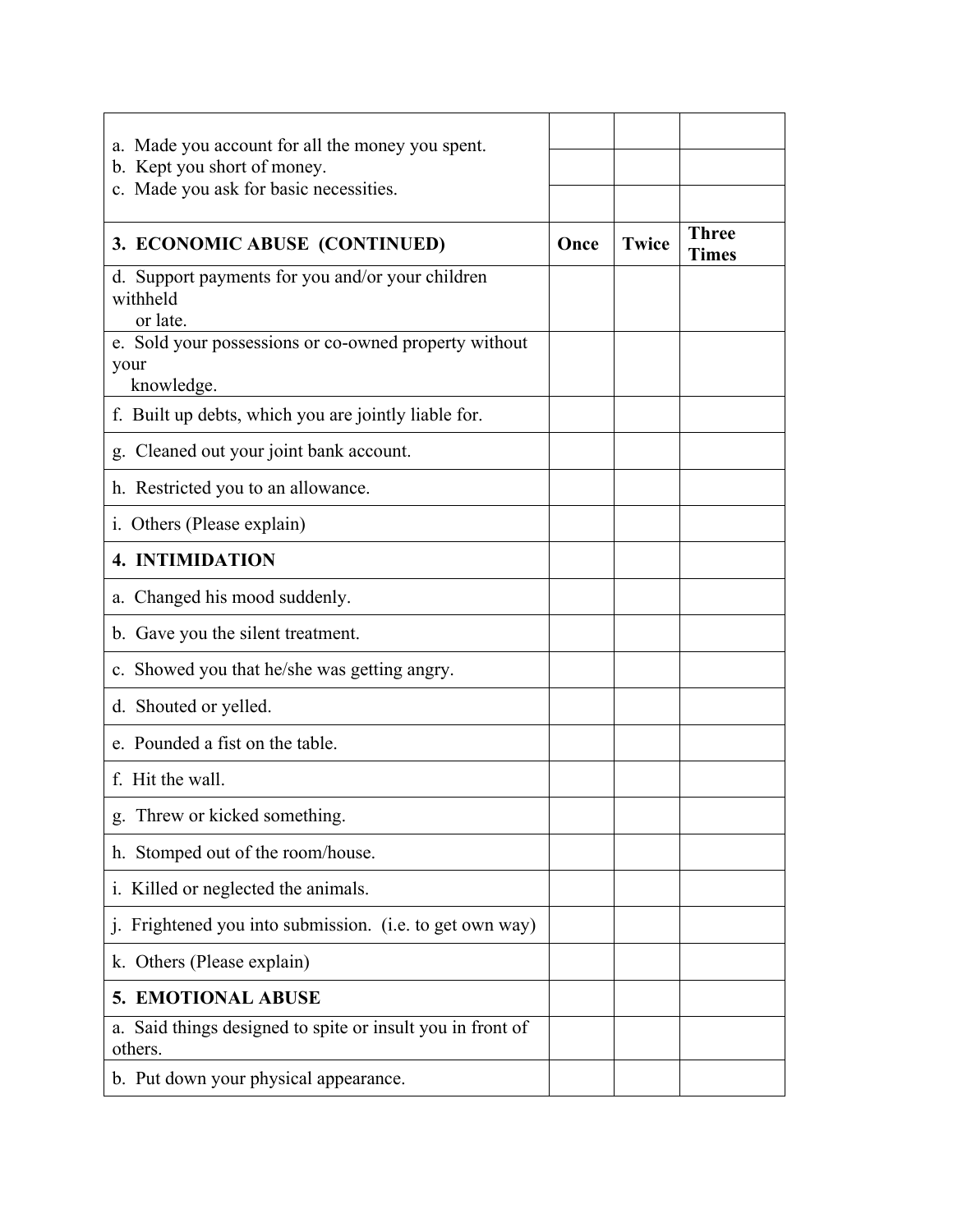| c. Made out that you were stupid.                                                   |  |  |
|-------------------------------------------------------------------------------------|--|--|
| d. Criticized your care of children/home.                                           |  |  |
| e. Criticized your family and/or friends.                                           |  |  |
| f. Called you names and swore at you.                                               |  |  |
| g. Told you that you were crazy/irrational.                                         |  |  |
| h. Undermined you (i.e. parenting, attempts to improve<br>yourself)                 |  |  |
| i. Changed his plans to visit children, or cancelled<br>arranged<br>custody visits. |  |  |
| 5. EMOTIONAL ABUSE (CONTINUED)                                                      |  |  |
| J. Blamed you for his/her problems.                                                 |  |  |
| k. Others (Please explain)                                                          |  |  |
| <b>6. SEXUAL ABUSE</b>                                                              |  |  |
| a. Withdrew affection.                                                              |  |  |
| b. Was excessively jealous.                                                         |  |  |
| c. Made birth control solely your responsibility.                                   |  |  |
| d. Did not allow you to use birth control.                                          |  |  |
| e. Nonconsensual use of objects (sexually).                                         |  |  |
| f. Flaunted affairs.                                                                |  |  |
| g. Made sexual accusations that you were having affairs.                            |  |  |
| h. Withheld sex to punish you.                                                      |  |  |
| i. Pressured you to have sex when you were saying no.                               |  |  |
| j. Forced you to have sex against your will.                                        |  |  |
| k. Pressured you to have sex after being abusive towards<br>you.                    |  |  |
| 1. Pressured or forced you into unwanted sex acts.                                  |  |  |
| m. Treated you like a sex object.                                                   |  |  |
| n. Purposely inflicted pain on you during sex.                                      |  |  |
| o. Sex accompanied by violence and/or threats.                                      |  |  |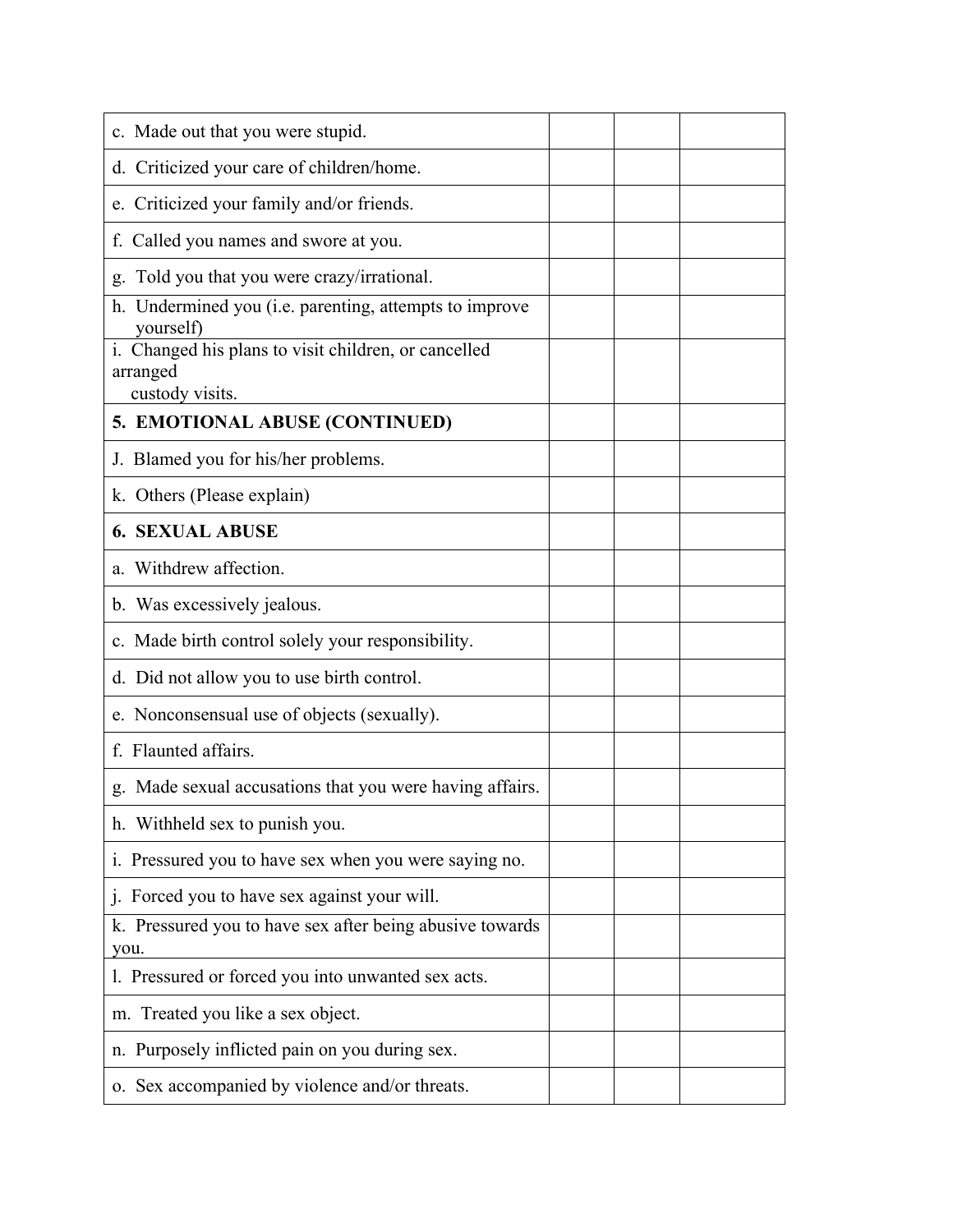| p. Sexual name calling.                              |  |  |
|------------------------------------------------------|--|--|
| q. Nonconsensual use of pornography.                 |  |  |
| r. Others (Please explain)                           |  |  |
| 7. PHYSICAL ABUSE                                    |  |  |
| a. Threw you.                                        |  |  |
| b. Pinched you.                                      |  |  |
| c. Bit you.                                          |  |  |
| d. Tripped you.                                      |  |  |
| e. Pushed you.                                       |  |  |
| f. Grabbed you.                                      |  |  |
| Shook you.<br>g.                                     |  |  |
| 7. PHYSICAL ABUSE (CONTINUED)                        |  |  |
| h. Pulled your hair.                                 |  |  |
| Twisted your arm.<br>1.                              |  |  |
| j. Pinned you to the wall, floor or bed.             |  |  |
| k. Choked or strangled you.                          |  |  |
| 1. Kicked you.                                       |  |  |
| m. Slapped you.                                      |  |  |
| n. Punched you.                                      |  |  |
| o. Scratched you.                                    |  |  |
| Covered your mouth.<br>$p_{\text{}}$                 |  |  |
| q. Restrained you.                                   |  |  |
| r. Smothered you.                                    |  |  |
| s. Forcefully put you out of the house.              |  |  |
| t. Hit or tried to hit you with something.           |  |  |
| u. Threatened you with a knife, gun or other weapon. |  |  |
| v. Tried to run you down with a vehicle.             |  |  |